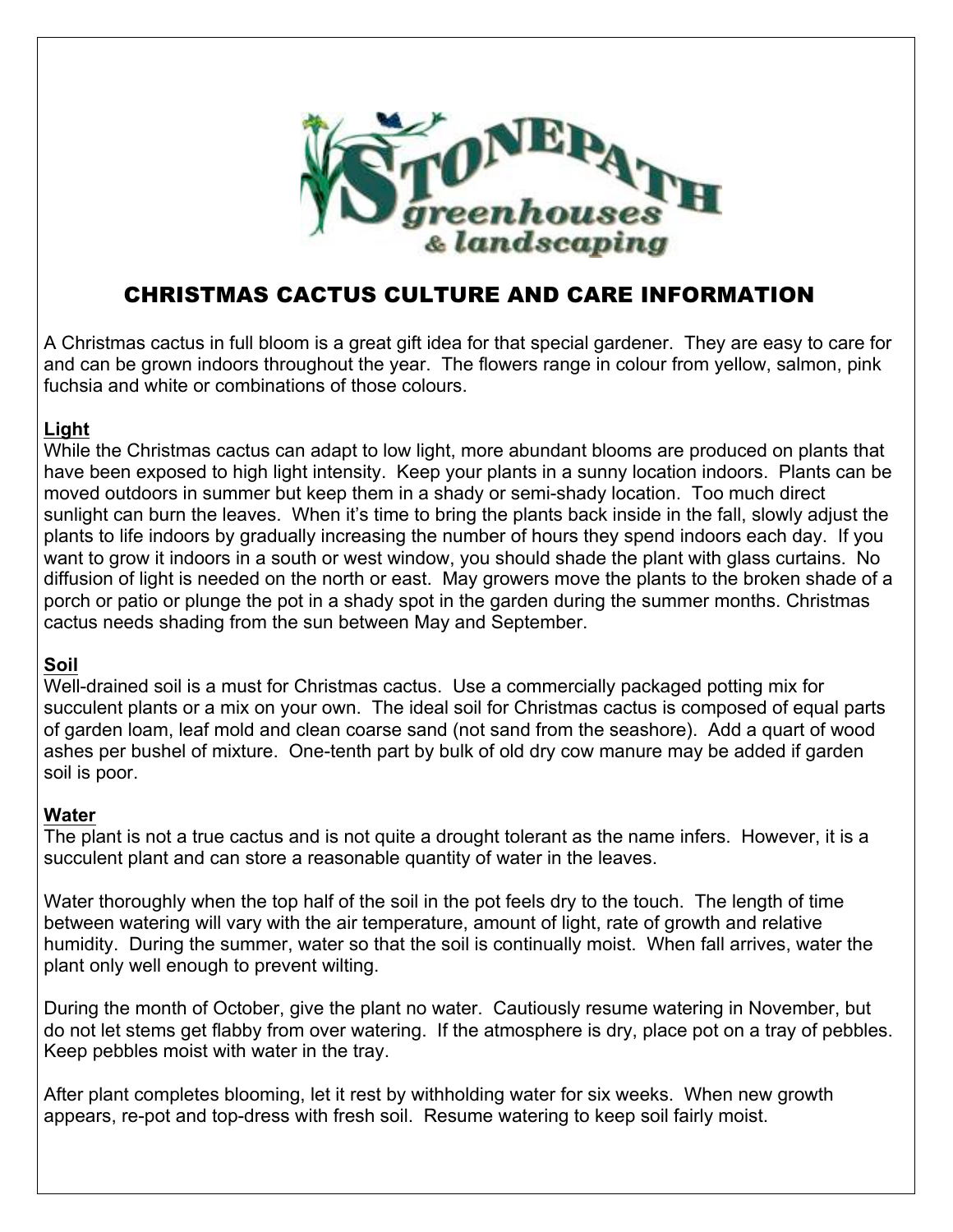#### **Fertilizing**

As tender growth appears in the spring, apply a weak solution of liquid houseplant fertilizer at 2-3 weeks.

#### **Temperature**

Prefers warm temperatures, although evening temperatures of 50-55 degrees F can be used to initiate flower bud formation (normally responsive to day length). From October on, keep the plant where it is cool at night (60-65 F). Deep away from drafts, heat vents, fireplaces or other sources of hot air.

#### **Propagation**

Taking short Y-shaped cuttings of the stem tips easily propagates the Christmas cactus. A well-tended cactus will reach unmanageable size in time. To root cuttings for new plants, cut back shoots from the tips, cut at the second joint of each tip. Place cuttings in a moist peat and perlite or peat and sand mixture. To avoid rotting, water sparingly. After two or three weeks, water as you would any other cutting. When cuttings are rooted, put them in a very loose mixture of good potting soil.

## **Repotting**

Plants should be re-potted every two or three years, or whenever pot is filled with roots and the soil appears to be depleted of nutrients. Christmas cactus usually is re-potted in the spring, but a plant, which is unhealthy because of the root system, can be re-potted any time of year.

#### **Bud-Dropping**

Common causes of bud dropping are over watering, exposure to cold drafts, a position too close to a hot radiator or vent and lack of sufficient potash in the soil. Water plant sparingly and feel a little liquid manure weekly.

#### **How to Get Your Christmas Cactus To Flower**

A medium light intensity and a soil high is organic matter are recommended. Do not allow the plant to dry out, water when the soil surface begins to feel dry. The plant may be kept drier in fall. Cool temperatures or long nights are required to induce blooming. They will bloom when given night temperatures near 55 degrees and day temperatures below 65 degrees.

Flowering is related to day length and night temperatures. The temperature range for flower bud development is 55 to 60 degrees for a six-week period. If temperatures remain in this range, they will develop buds regardless of day length. If temperatures get above that range, the plant will need 13 hours of uninterrupted darkness each night. Placing them in a completely dark room, or covering them for the recommended time can do this, or longer, each night with a dark piece of cloth – or keep the plants in total darkness like a closet until buds develop. For holiday blooms this usually means in late September to mid October

During flower bud formation, stop fertilizing and only water enough to keep the leaves from becoming shrivelled. Once buds to form, then you can keep the plant in normal light and temperatures. Keep it evenly moist and fertilize every other week with a mild fertilizer solution.